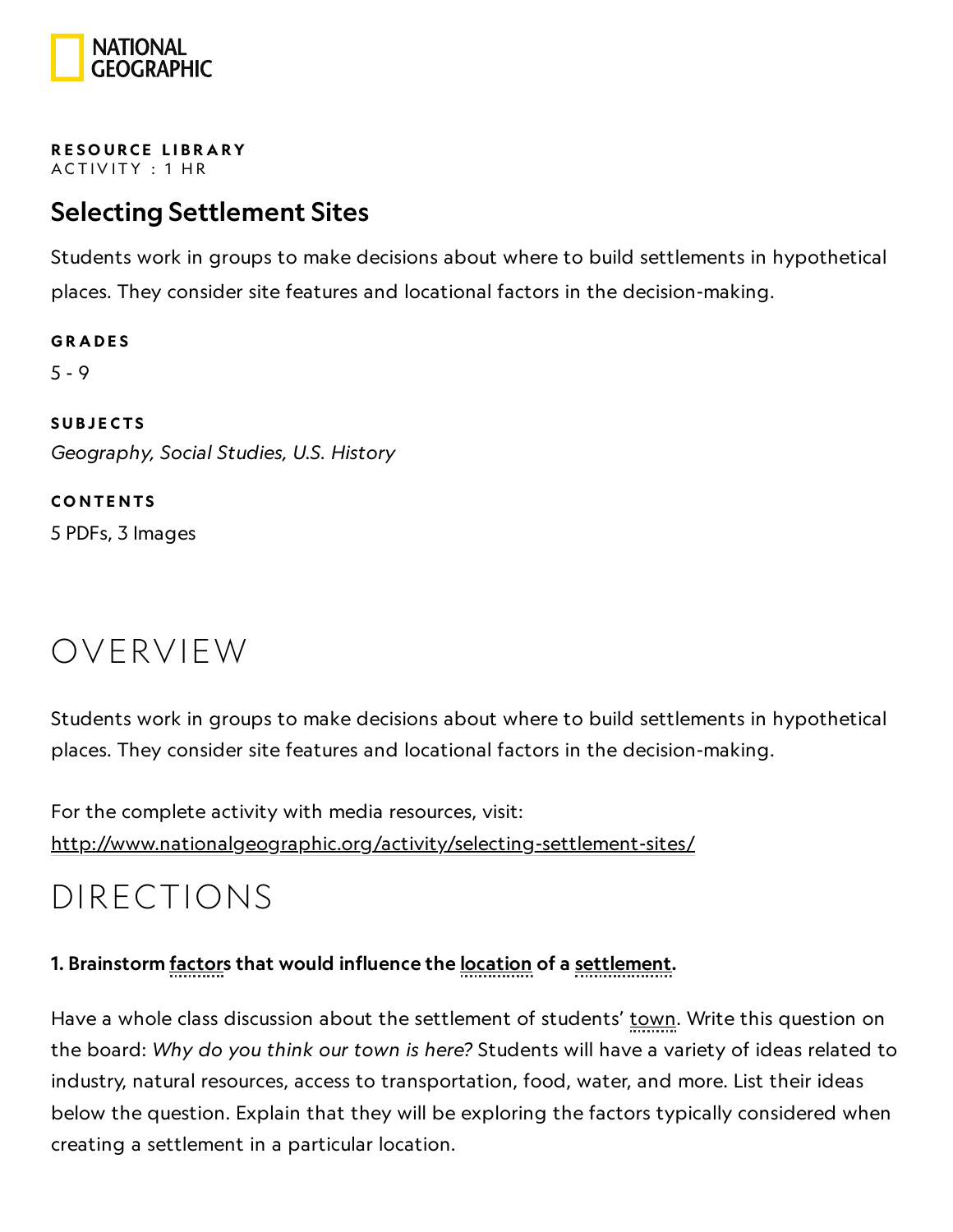Brainstorm the needs people likely had when deciding to build a town 100-200 years ago, before air and car travel were commonplace. Write a second question on the board: What factors would have been considered in deciding a town's location in the 1800s? Students' ideas will vary, but may include access to transportation routes such as rivers, railroads, highways, availability of food and water, and safety. List students' ideas on the board, and explain that students may use these ideas as they try to determine settlement locations. Have students compare the lists and mark with an asterisk any factors that are included in both lists.

### 2. Discuss one ideal site location as a whole class.

Explain that extensive settlement in the United States took place during the 1800s. How places were settled changed over time with new transportation technologies. Tell students they will be analyzing locations from 1800, 1830, 1860, 1890, and 1910. These represent different types of settlement and the changes in transportation that took place throughout the 19th century.

Distribute a copy of the worksheet Site Map: 1800 to each student. Have them read the notes, then circle the letter at the location where they think a settlement was most likely to develop. Ask students to write their reasons for their choices.

Engage the whole class in a discussion about their choices and their reasons, modeling the process they will use in small groups later. Explain that there are no wrong answers as long as students give good reasons for their choices.

### 3. Have students consider three ideal site locations on their own.

Distribute to each student three worksheets: Site Map: 1830, Site Map: 1860, and Site Map: 1890. Have them study the maps and circle the letter on each map that represents the site where they think a settlement is most likely to develop. You can give students the option of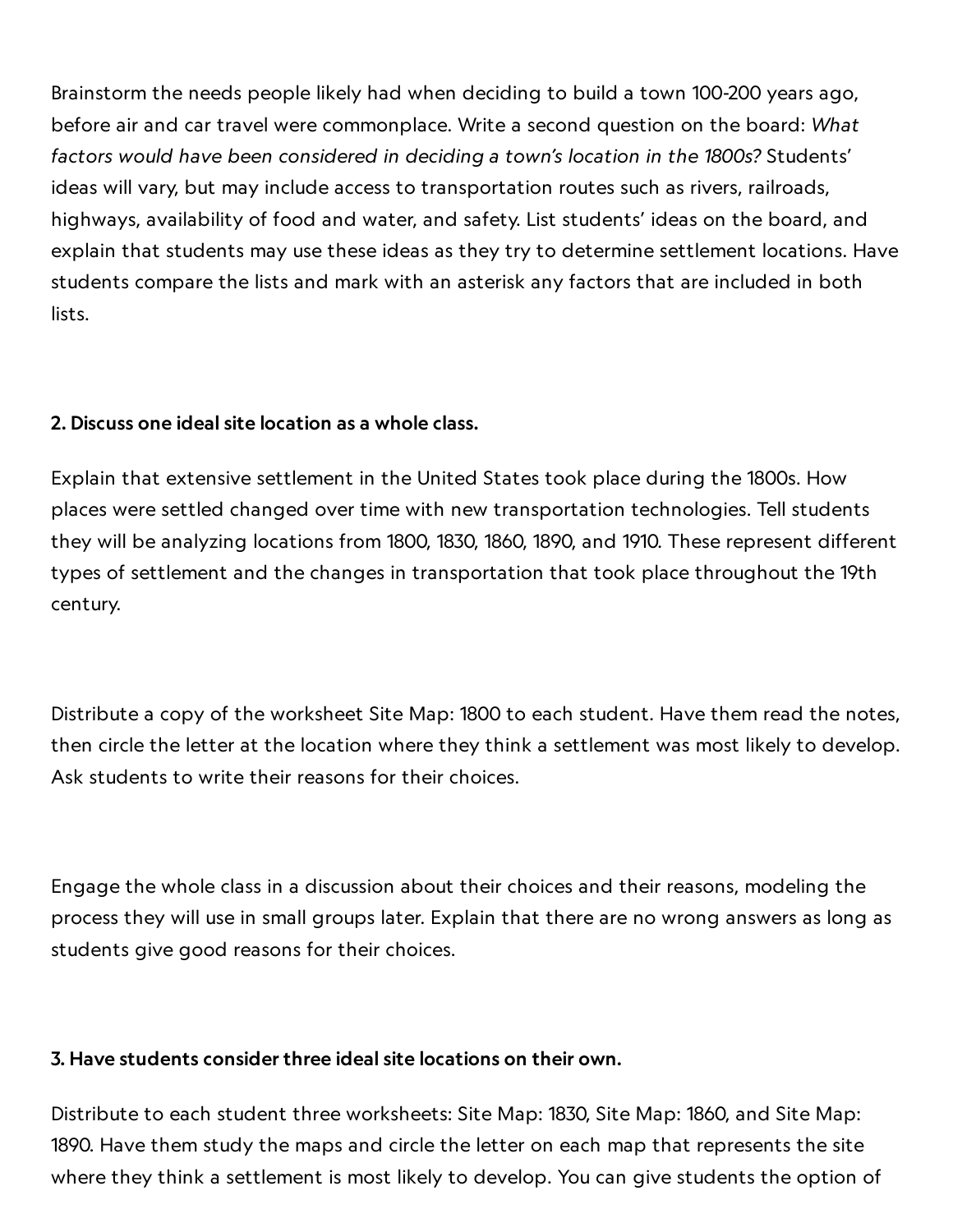placing an X instead of circling a letter if they think another location is a better site selection.

Remind students that people selecting the sites recognized the importance of having access to transportation routes and natural resources. They also considered it important that living conditions be conducive to health, safety, and comfort. Students can make assumptions of their own based on the maps, in addition to the notes provided.

#### 4. Have students work in small groups to reach consensus and present their decisions.

Divide students into small groups and have them refer to the three site maps from Step 3 together. Ask each group to come to an agreement on the site it considers best for each map. Explain that compromise may be needed because students might have different ideas for the best sites. Explain that each group will need to defend its selection compared to those made by the other groups.

After the groups have reached their decisions, have a spokesperson for each group present and defend the selections. Project each map from the provided gallery as it is discussed. As the groups defend their selections, make sure students realize they are making assumptions about the site and the settlers. Information not on the maps or in the notes may be just as important as information included. Ask: What is not included on these maps? Brainstorm a list of what is not included.

#### 5. Have a wrap-up discussion.

Have a whole class discussion. Ask:

- What factors seem to have had the greatest influence on site selection during each of the years?
- Are these factors similar to the ones identified at the beginning of the activity (listed on the board)? Explain.
- How does the passage of time alter the relative importance of each of these factors?
- How do changes in technology influence the site selection process?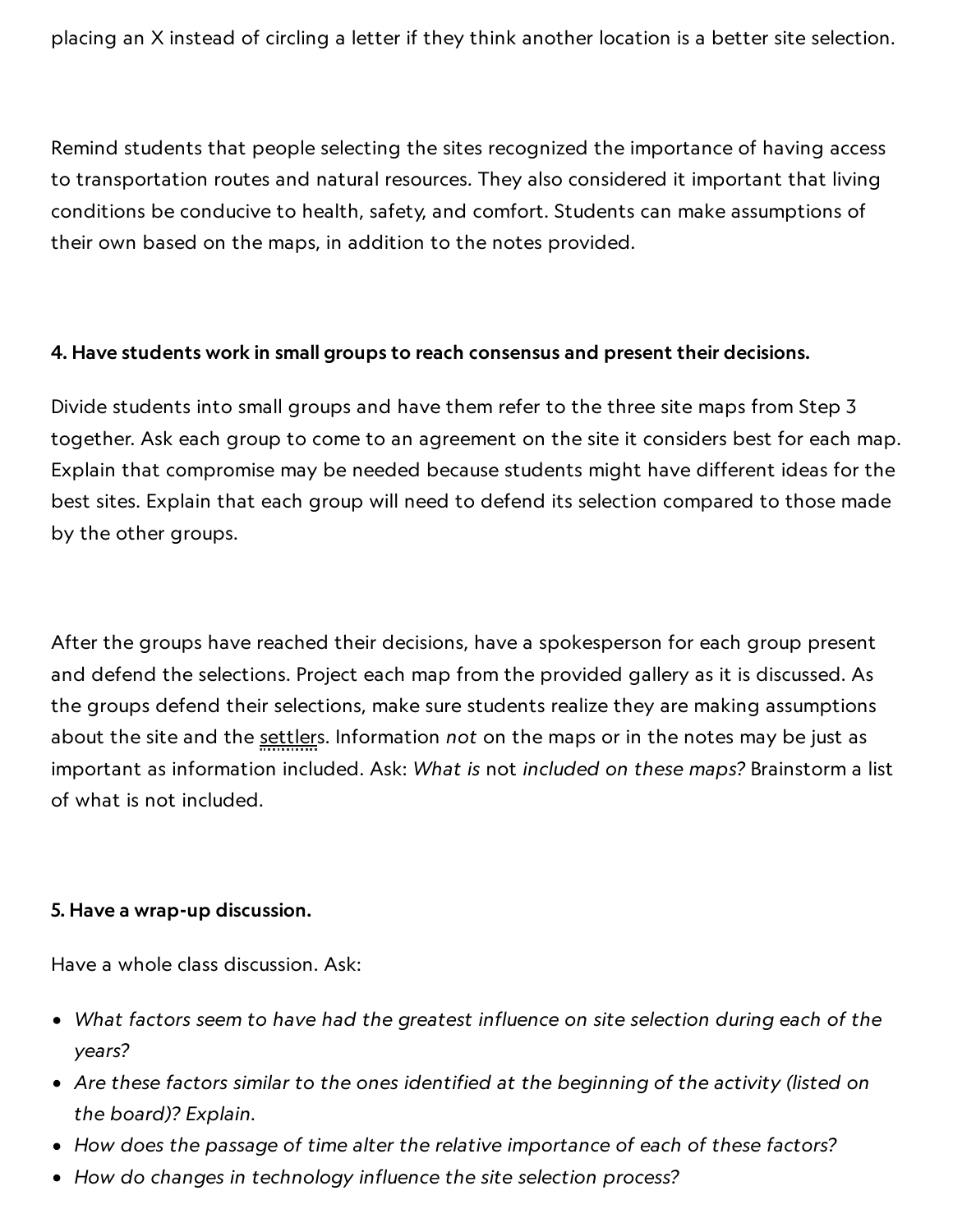- What additional information would be helpful in making a decision for each of the maps?
- What factors do you think contributed to the growth of settlements into big cities?

### 6. Have students individually analyze the final site.

Distribute the worksheet Site Map: 1910. Have students work independently to write a paragraph about each site indicating factors that make it a good selection and factors that make it not a good selection. Then have the students rank sites A, B, C, and D from first choice to last choice for a town settlement. One additional rank is provided for students to include an unlabeled site. Have them justify their rankings; also remind students to make sure their justifications align with the transportation available in 1910, not present day.

# Tip

Consider showing students the site maps and covering up the notes. After students have had a chance to think about the map only for each, provide the notes and let students revise their choices.

## Informal Assessment

Check students' paragraphs for Site Map: 1910 for ideas synthesized from the class discussions about the pros and cons of different locations for site selection. Responses will vary, but students must defend their ideas.

# Extending the Learning

- Have small groups work with their State [MapMaker](http://education.nationalgeographic.com/education/topics/state-mapmaker-kits/?ar_a=1) Kit tabletop map to analyze why cities and towns developed where they did. Have them look at the impact of landforms, such as rivers, coastlines, or mountain ranges in building cities, railroads, and highways. Direct different groups to take a different city/town from the map and collect information from the map to try and hypothesize the "why of where," and then do additional research to further analyze their state's settlement history. Have each group present their findings, including how close their original hypotheses were.
- A century ago, Henry Ford's assembly lines began to make automobiles commonplace, and the United States' interstate highway system was just developing. Have students explore what this meant in terms of the growth and location of towns. Have them view the streets base layer of the National Geographic [MapMaker](http://education.nationalgeographic.com/education/mapping/interactive-map/?ar_a=1) Interactive; zoom in to see the interstate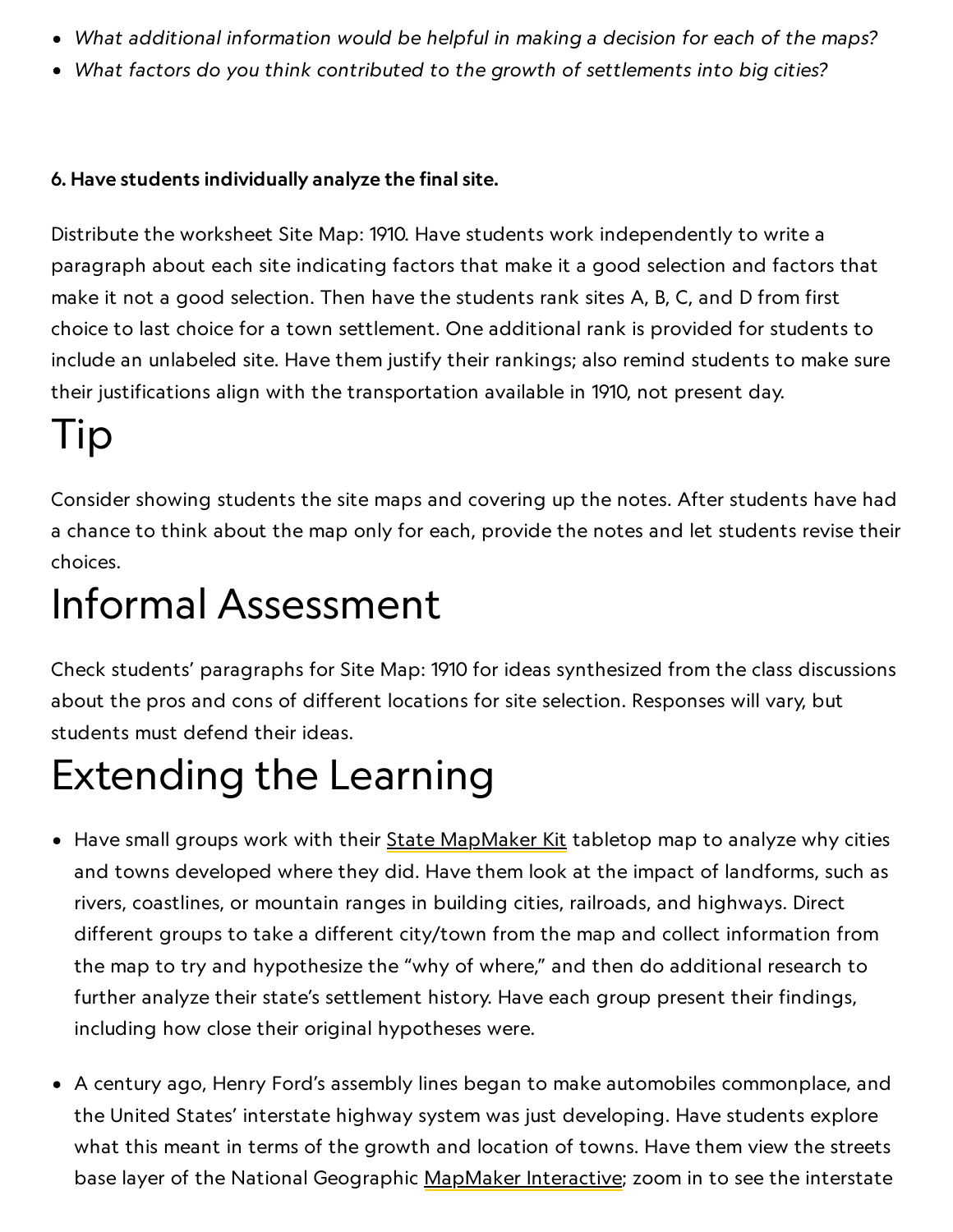system and cities along it. Discuss how highways were built to connect port cities with cities all over the country.

To help students to see actual settlement locations, have students look at these five places in the United States: [map](http://education.nationalgeographic.com/education/mapping/interactive-map/?ar_a=1&b=0&f=481&ls=800007&t=2&bbox=-70.70913,41.71481,-70.54640,41.78179) 1, map 2, map 3, map 4, and map 5. Have students study the characteristics on the map base layer—and also view the satellite image base layer—to determine which of the sites from the activity resemble each of these present-day places. (Answers: [1800](http://education.nationalgeographic.com/education/mapping/interactive-map/?ls=800007&f=481&t=1&b=0&bbox=-78.79223%2C33.76413%2C-77.49035%2C34.35914) [map 2], [1830](http://education.nationalgeographic.com/education/mapping/interactive-map/?ls=800007&f=481&t=1&b=0&bbox=-94.61332%2C29.45617%2C-93.31144%2C30.07962) [map 1], [1860](http://education.nationalgeographic.com/education/mapping/interactive-map/?ls=800007&f=481&t=1&b=0&bbox=-90.45628%2C35.08182%2C-89.80534%2C35.37516) [map 5], [1890](http://education.nationalgeographic.com/education/mapping/interactive-map/?ls=800007&f=481&t=2&b=0&bbox=-92.81088%2C41.91287%2C-92.15994%2C42.17955) [map 4], [1910](http://education.nationalgeographic.com/education/mapping/interactive-map/?ls=800007&f=481&t=1&b=0&bbox=-117.21623%2C48.12368%2C-116.89076%2C48.24340) [map 3]. Note: These place examples are not exact matches for the maps.) Ask: Does the settlement you see in these locations make sense based on what you learned in the activity?

## OBJECTIVES

## Subjects & Disciplines

## Geography

Social Studies

U.S. History

# Learning Objectives

### Students will:

- describe factors that influence the location and settlement of sites
- describe factors that influence the growth of urban sites
- describe how factors that influence site selection and urban growth change in relative importance over time
- make group decisions to evaluate and select settlement sites

# Teaching Approach

Learning-for-use

# Teaching Methods

- Brainstorming
- **Discussions**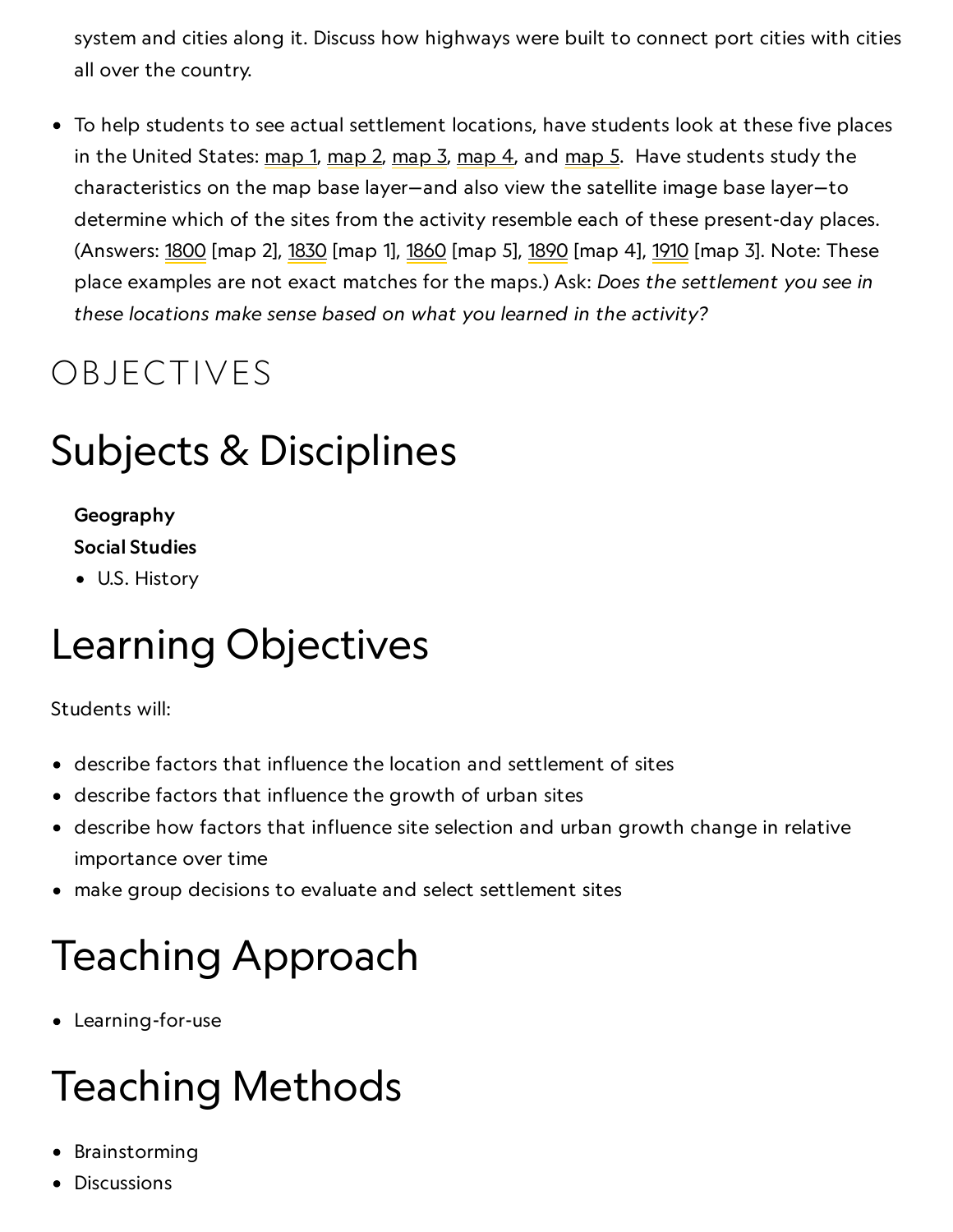- Reading
- Visual instruction

# Skills Summary

This activity targets the following skills:

- 21st Century Student Outcomes
	- Learning and Innovation Skills
		- [Communication](http://www.p21.org/index.php?option=com_content&task=view&id=261&Itemid=120) and Collaboration
- Critical Thinking Skills
	- Understanding
- Geographic Skills
	- Analyzing [Geographic](http://education.nationalgeographic.com/education/geographic-skills/4/?ar_a=1) Information

# National Standards, Principles, and Practices

## NATIONAL COUNCIL FOR SOCIAL STUDIES CURRICULUM STANDARDS

## • [Theme](http://www.socialstudies.org/standards/strands#II) 2:

Time, Continuity, and Change

### • <u>[Theme](http://www.socialstudies.org/standards/strands#III) 3</u>:

People, Places, and Environments

## NATIONAL GEOGRAPHY STANDARDS

## • [Standard](https://www.nationalgeographic.org/education/standards/national-geography-standards/12/) 12:

The processes, patterns, and functions of human settlement

### • [Standard](https://www.nationalgeographic.org/education/standards/national-geography-standards/17/) 17:

How to apply geography to interpret the past

• [Standard](https://www.nationalgeographic.org/education/standards/national-geography-standards/3/) 3:

How to analyze the spatial organization of people, places, and environments on Earth $&\#39$ ; s surface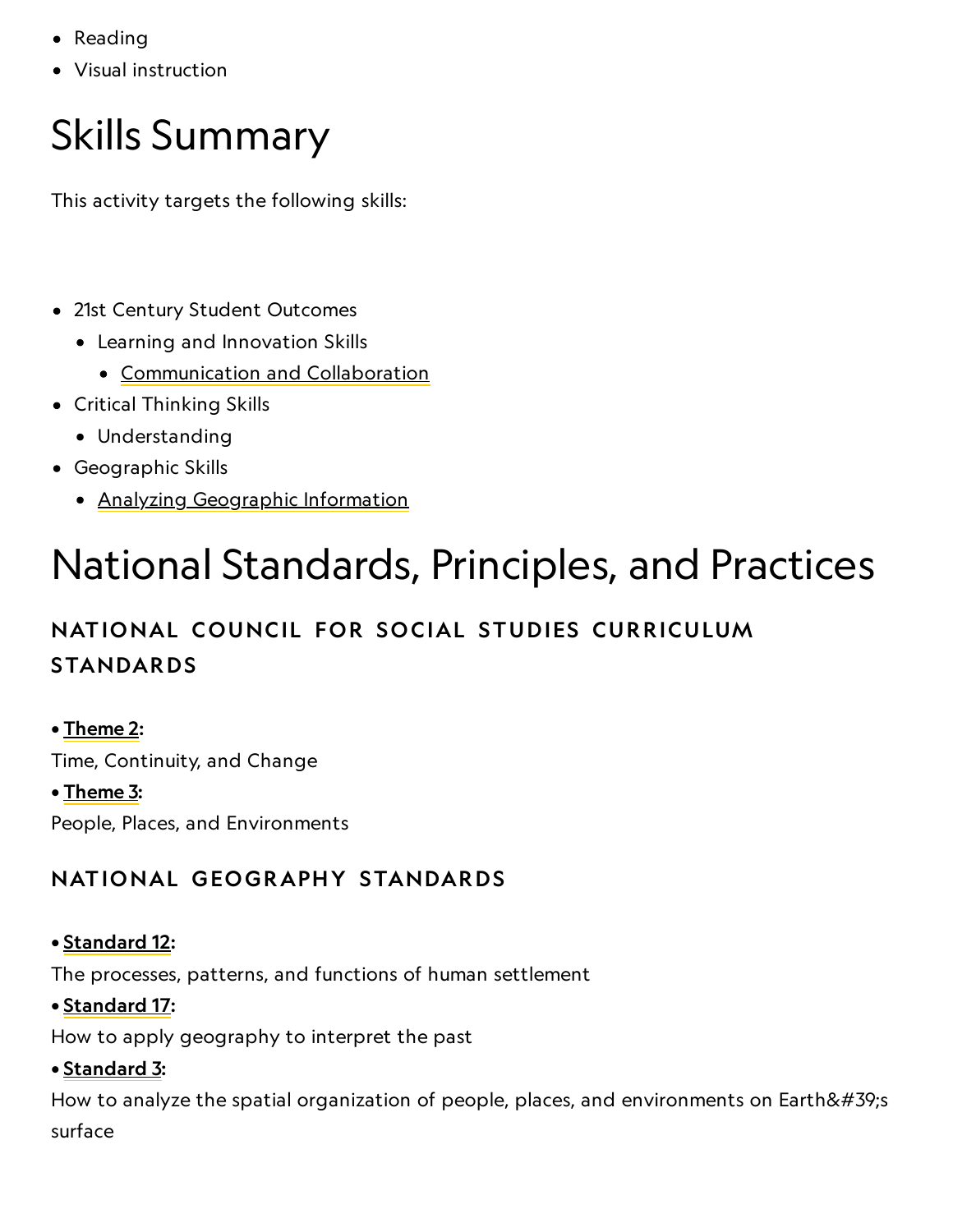## COMMON CORE STATE STANDARDS FOR ENGLISH LANGUAGE ARTS & L ITERACY

### • Speaking and Listening [Standards](http://www.corestandards.org/ELA-Literacy/SL/5) K-5:

Comprehension and Collaboration, SL.5.1

## THE COLLEGE, CAREER & CIVIC LIFE (C3) FRAMEWORK FOR SOCIAL STUDIES STATE STANDARDS

### • Human Population: Spatial Patterns and [Movements:](http://education.nationalgeographic.com/education/media/college-career-and-civic-life-c3-framework-social-studies-state-standards/?ar_a=1) D2.Geo.7.6-8:

Explain how changes in transportation and communication technology influence the spatial connections among human settlements and affect the diffusion of ideas and cultural practices.

### Preparation

### What You'll Need

## **MATERIALS YOU PROVIDE**

• Pencils, pens

## REQUIRED TECHNOLOGY

- Internet Access: Required
- Tech Setup: 1 computer per classroom, 1 computer per pair, Projector

## PHYSICAL SPACE

Classroom

### GROUPING

Large-group instruction

## BACKGROUND & VOCABULARY

## Background Information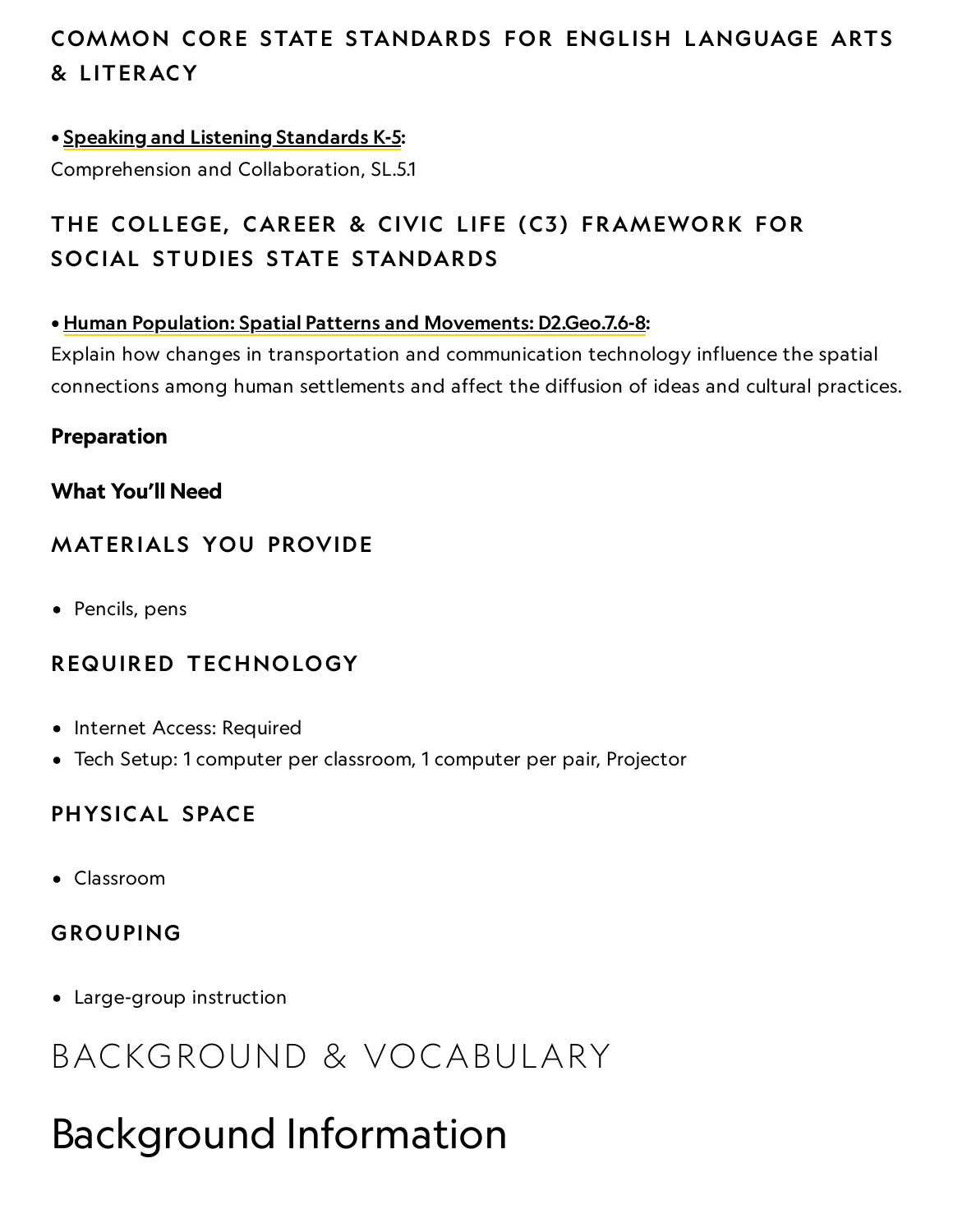Determining where to settle land has always depended on a variety of factors, including proximity and accessibility to needed resources. Locations of landforms such as rivers, mountains, and bays has influenced where towns and cities were built. Advances in transportation—including efficient river travel, railroads, and automobiles—influenced the settlement and growth of cities and towns across the United States.

During the 19th century, the United States expanded to include all but five of its 50 states (Oklahoma, New Mexico, Arizona, Alaska, and Hawaii all received statehood in the 20th century), and settlements were established throughout the country. Examining the landforms of a state and the changes in transportation help in understanding the "why of where" and that settlement of land is not random.

# Prior Knowledge

## $\mathsf{I}$ Recommended Prior Activities

**•** The Erie [Canal](https://www.nationalgeographic.org/activity/the-erie-canal/)

## Vocabulary

| <b>Term</b>     | Part of       | <b>Definition</b>                                                        |
|-----------------|---------------|--------------------------------------------------------------------------|
|                 | <b>Speech</b> |                                                                          |
| factor          | noun          | element contributing to an event or outcome.                             |
| <b>location</b> | noun          | position of a particular point on the surface of the Earth.              |
|                 |               | skills for reading and interpreting maps, from learning basic map        |
| map skills      | noun          | conventions to analyzing and comprehending maps to address higher-       |
|                 |               | order goals.                                                             |
| settlement noun |               | community or village.                                                    |
| settler         | noun          | person who migrates and establishes a residence in a largely unpopulated |
|                 |               | area.                                                                    |
| spatial         | noun          | understanding and solving problems based on knowledge of the             |
| decision-       |               | relationship between objects or organisms.                               |
| making          |               |                                                                          |
| town            | noun          | human settlement larger than a village and smaller than a city.          |